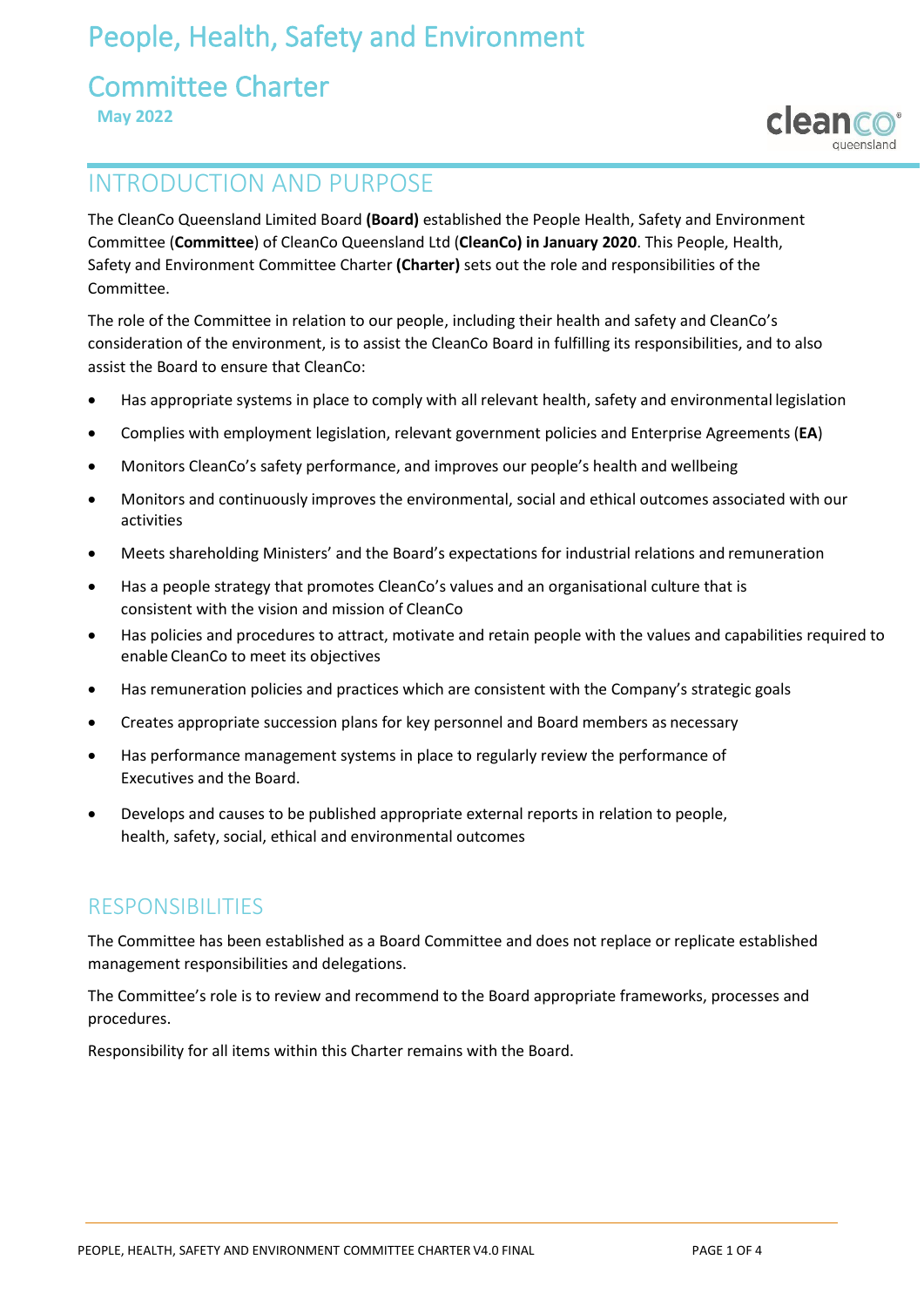

### AUTHORITY AND DELEGATION

The Committee will act in terms of the delegated authority of the Board as set out in this Charter.

The Committee is authorised to:

- investigate any matter brought to its attention with full access to all books, records and facilities
- have access to, and meet with, CleanCo employees or any external advisors without Executives or management being present, following agreed protocols
- seek any information it requires from an employee (and all employees are directed to co‐operate with any request made by the Committee) or external parties
- obtain external professional advice as it determines necessary to carry out its duties, subject to a Board-approved budget
- request the attendance of CleanCo employees at meetings as it thinks appropriate

### Committee governance

### Membership

The membership of the Committee will be comprised of the Board Chair, the Committee Chair and at least one other Board member. The Board Chair will nominate the Committee Chair and Committee members. A Board member who is experienced in workplace issues, safety and/or environment will be appointed to Chair the Committee.

#### Quorum

Two Committee members are required to be present to constitute a quorum for committee meeting.

#### Committee Secretary

The Company Secretary will be appointed to facilitate the Committee meetings and reporting duties and will be responsible for:

- the preparation and circulation of meeting agendas and supporting information
- minuting Committee proceedings in consultation with the Committee Chair
- recording any action items arising from the meeting
- general administrative coordination of the Committee's activities

#### Meetings

The Committee will, in order to discharge its roles and responsibilities:

- meet at least four (4) times per year
- hold additional meetings as the Committee Chair sees appropriate
- the Committee Chair must call a meeting if requested to do so by the Board to consider amatter
- an annual meeting schedule for regular Committee meetings is to be approved in advance by the Committee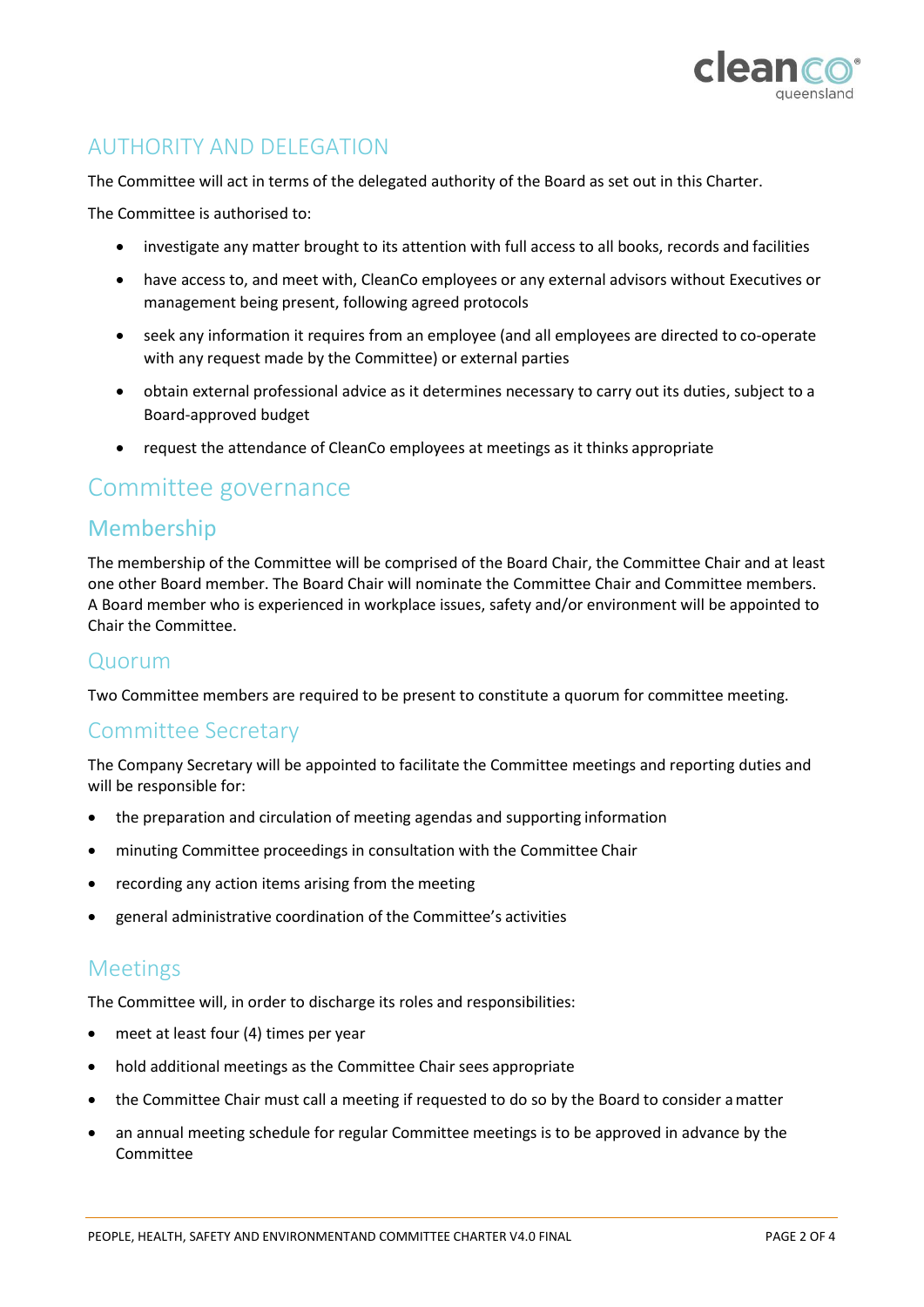

• to the extent not specifically set out in this Charter, the rules and procedures adopted by the CleanCo Board in respect of Board meetings, outlined in the Board Charter, will be adopted for Committee meetings

#### Agendas

The Committee Chair will agree the agenda after consultation with the appropriate parties.

The Committee Chair and Committee Secretary are responsible for finalising each meeting agenda. Agendas and papers should be distributed to all Committee Members at least five working days prior to a meeting.

### Minutes & Report

The Committee Secretary is responsible for keeping the minutes of the meeting.

Minutes (or draft minutes if not yet confirmed) of Committee meetings will be submitted to the next meeting of the Board and the Committee Chair will provide a summary report to the Board including decisions and recommendations.

### Attendees at Committee Meetings

Any CleanCo Director that is not a Committee member may attend a Committee meeting.

The Chief Executive Officer, the Chief People Officer, the General Manager Asset Operations and the Company Secretary all attend Committee meetings.

Representatives from CleanCo's external and internal auditors may be invited to attend Committee meetings.

CleanCo staff may be required to attend Committee meetings (in whole or in part) on a regular basis or from time to time.

# Interaction with other Board committees

The Chair of the People, Health, Safety and Environment Committee will meet with the Board Chair and other standing committees of the Board (as appropriate) to consider and share key information identified by those committees and where appropriate, report to the Board for consideration.

### Performance Review

The Committee Chair will submit an annual report to the Board in respect to Committee activities for the past year, together with any recommendations for improving Committee performance, including any recommended changes in respect of this Charter.

The Committee will participate in any evaluation of Board or Committee performance, as required by the Board.

### Charter Review

This Charter, and any amendments or replacement, may only be approved by the CleanCo Board.

This Charter will be reviewed and, if appropriate, updated by the Board upon receipt of recommendation from the Committee annually.

# Publication of Charter

A copy of the charter will be made available at cleancoqueensland.com.au.